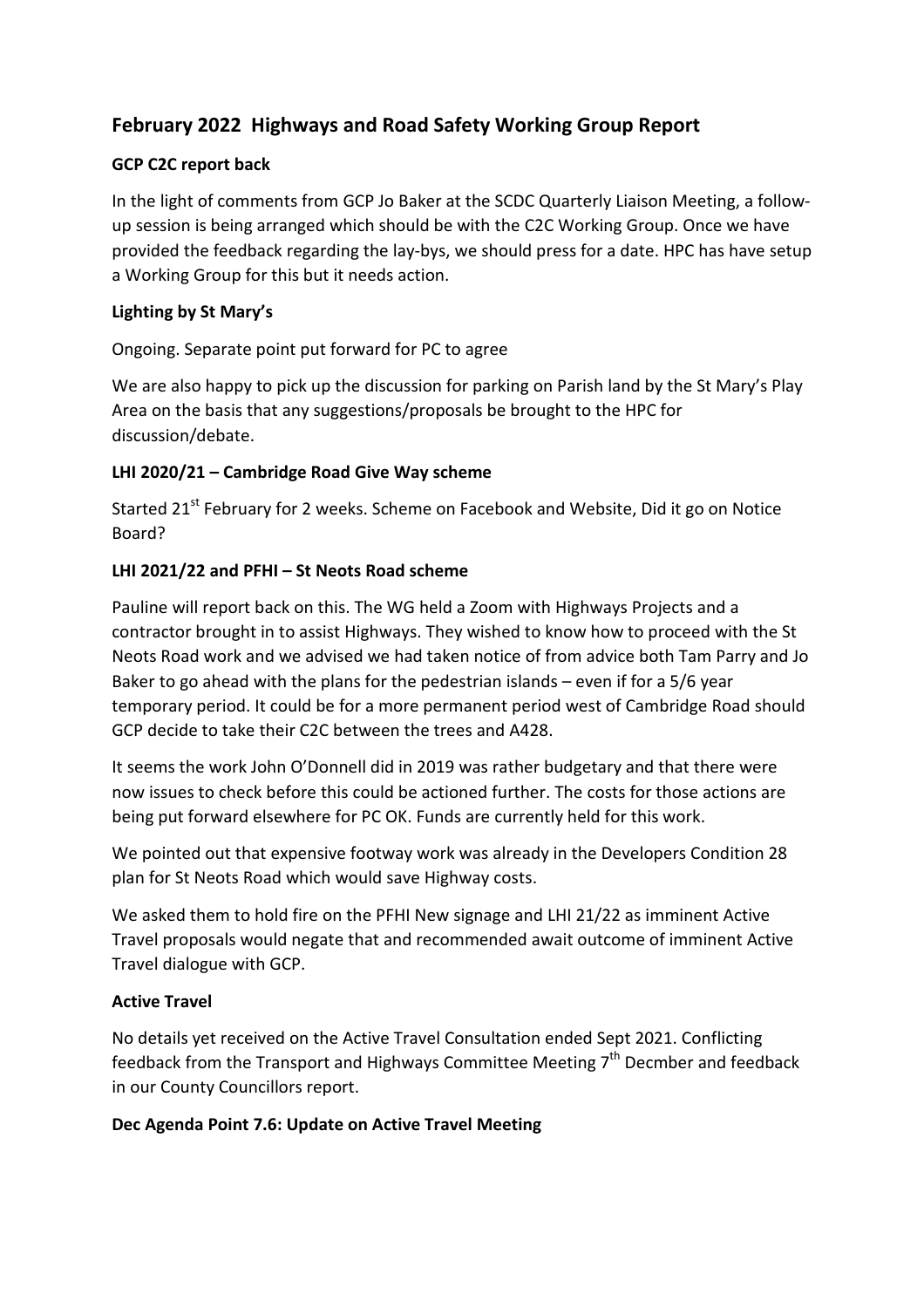Do we have any feedback to the Clerk from the Meeting on  $6<sup>th</sup>$  December or any recording to share please?

**Dec Agenda point 7.7:** Feedback from Transport and Highways Committee Meeting on 7<sup>th</sup> December 2021. Active Travel proposals to make a plan for Cambridgeshire were accepted. Final Review and Adoption of Strategy is in 12 months therefore St Neots Road, seems the initial proposition of experimental/temporary/urgent can be dismissed for now.

| <b>Stage</b> | Description                                             | Date                        |
|--------------|---------------------------------------------------------|-----------------------------|
|              | Project initiation and preparation                      | Up to August 2021           |
|              | Stakeholder engagement and Drafting                     | September 2021 - March 2022 |
|              | Public consultation on draft strategy                   | Spring/Summer 2022          |
|              | Final review and adoption of Active Travel Strategy for | December 2022               |
|              | Cambridgeshire                                          |                             |

Source: Active Travel team

Note in their report, link below, that the Parish Council is not considered a stakeholder worth consulting until Stage 3 Spring/Summer 2022. We have been trying to get in at Stage 2 to ensure we have the proper views of the village represented – propose a wider consultation when more is clear.

## **Couple of points for clarification**

Active Travel is primarily for Walking and cycling short distances defined as around 5 miles – a bike journey from Limes estate to City is around 7 miles, Addenbrookes 10miles.

- The Busgate issue is secondary comes under promoting cleaner air less cars
- If Busgate goes ahead, it will make SNR East buses, bikes and emergency vehicles only between Long Road and Cambridge Road and this will prevent the "second village road" coming onto the SNR. This is not a red herring.
- If Busgate does not go ahead on a permanent basis, GCP advise C2C will take out the trees along SNR east
- C2C are in favour of making the Busgate happen and to make it permanent.
- We shall not be able to discuss C2C with GCP without reference to Active Travel

## Document.ashx (cmis.uk.com)

## **Cycle path on SNR.**

GCP confirmed at our quarterly Liaison Meeting that the cycleway the plan is funded in the S106 Agreement for Bourn Airfield and in other funds. No dates, no designs released but GCP are managing this now. Needs progressing.

#### **MVAS Traffic and Village Speed**

Ongoing reporting and MVAS Management thanks to Paul Crinson of the Community Speed Watch Group. He moves the signs around, changes the batteries twice a month and reports statistic to Highways.

## **Latest Village Speeds – see attached page – correct to February 8thth 2022**

**Additional Posts for MVAS signs**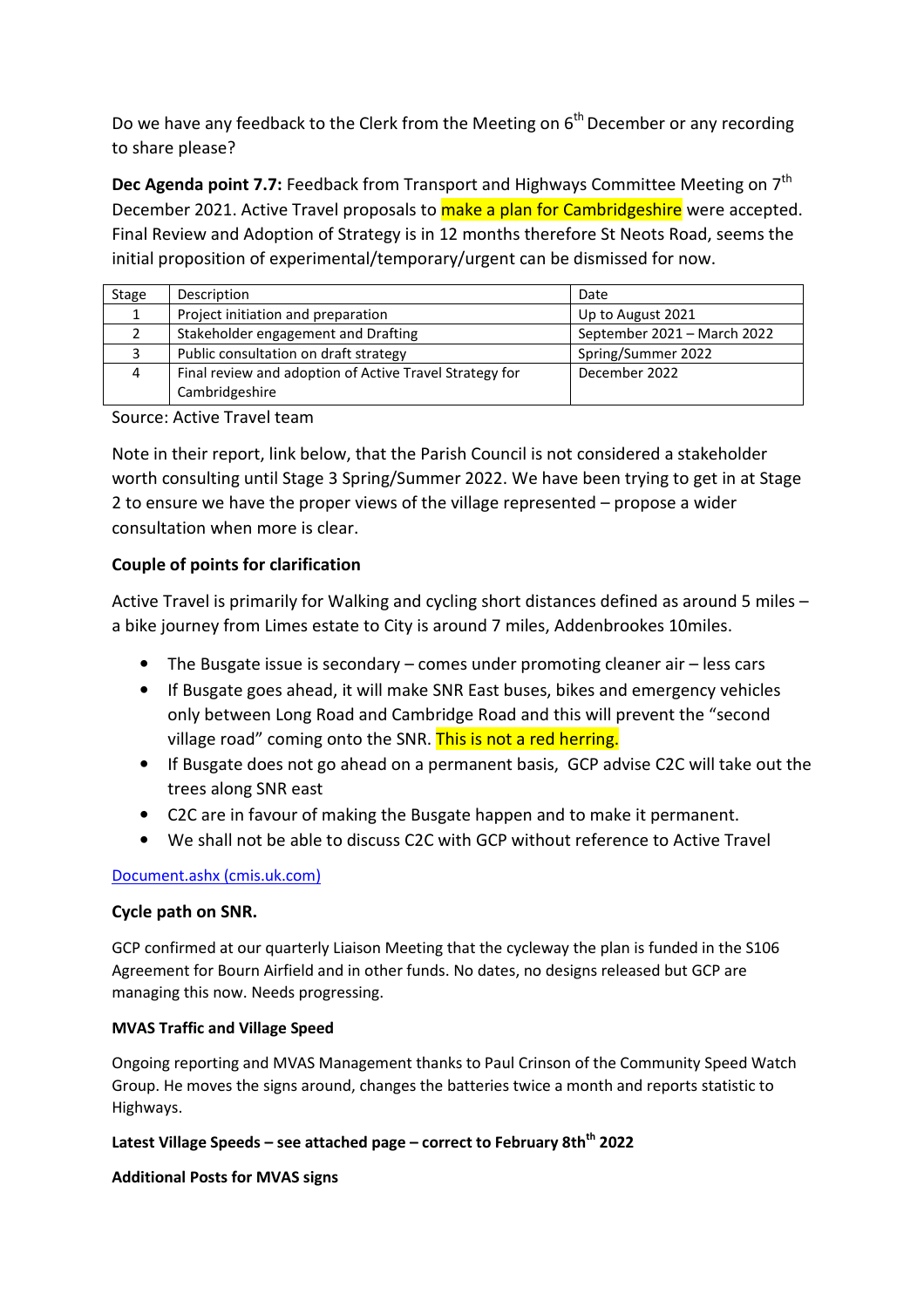News from LHO that posts are ordered. Installation within 12 weeks. Additional post mounts have been received from Morelock

#### **Roads and Pavements**

Despite providing residents with the link for reporting highways issues, overhanging trees etc, very few use it. WG reported 18 incidents to Highways during January/February of which they acknowledged more than half required fixing within 21 days and the others had not reached intervention level. If we don't call it out, then it will not be seen as a potential problem.

Pauline Joslin and Alan Everitt

Highways and Road Safety Working Group